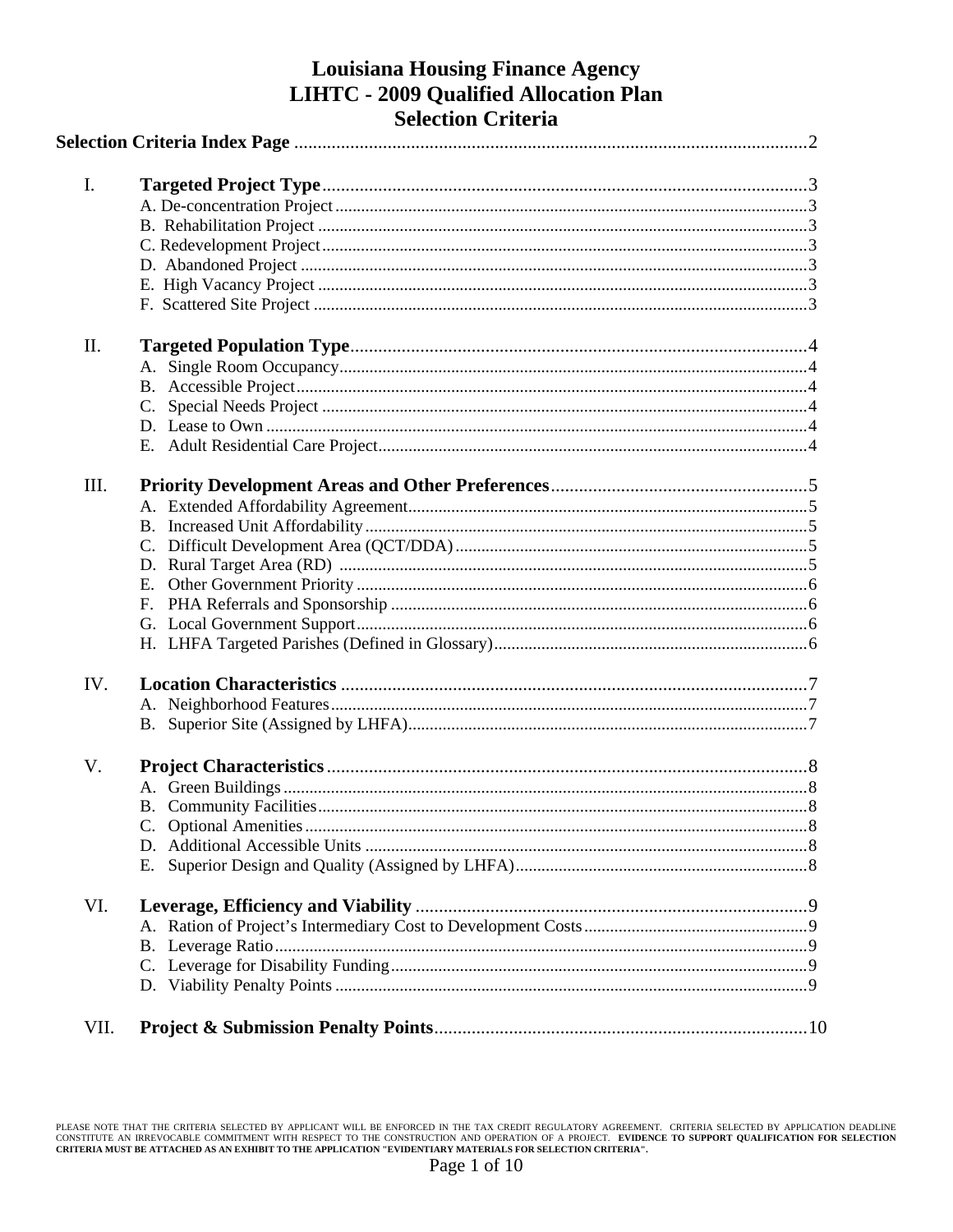# **Selection Criteria Index Page**

### **I. Targeted Project Type (Maximum of One)** Point Ranges

| A. De-concentration Project | 2-10 Points |
|-----------------------------|-------------|
| B. Rehabilitation Project   | 2-12 Points |
| C. Redevelopment Project    | 4 Points    |
| D. Abandoned Project        | 10 Points   |
| E. High Vacancy Projects    | 2-6 Points  |
| F. Scattered Site Project   | 4 Points    |

# **II. Targeted Population Type (Maximum of One)**

| A. Single Room Occupancy Shelter  | 10 Points   |
|-----------------------------------|-------------|
| B. Accessible Project             | 10 Points   |
| C. Special Needs                  | 6-10 Points |
| D. Lease to Own                   | 10 Points   |
| E. Adult Residential Care Project | 3 Points    |

# **III. Priority Development Areas and Other Preferences (All That Apply)**

| A. Extended Affordability Agreement             | 2-4 Points |
|-------------------------------------------------|------------|
| B. Increased Unit Affordability                 | 2-5 Points |
| C. Difficult Development Area (QCT/DDA)         | 2-4 Points |
| D. Rural Target Area (RD)                       | 3-7 Points |
| E. Other Governmental Priority                  | 3-9 Points |
| F. PHA Referrals and Sponsorship                | 2 Points   |
| G. Local Government Support                     | 2-9 Points |
| H. LHFA Targeted Parishes (Defined in Glossary) | 5 Points   |
|                                                 |            |

# **IV. Location Characteristics**

| A. Neighborhood Features            | 0-10 Points |
|-------------------------------------|-------------|
| B. Superior Site (Assigned by LHFA) | 5 Points    |

#### **V. Project Characteristics**

| A. Green Buildings                                | 5 Points   |
|---------------------------------------------------|------------|
| <b>B.</b> Community Facilities                    | 2 Points   |
| C. Optional Amenities                             | 1-5 Points |
| D. Additional Accessible Units                    | 1-3 Points |
| E. Superior Design and Quality (Assigned by LHFA) | 5 Points   |

### **VI. Leverage, Efficiency and Viability**

| A. Ratio of Project's Intermediary Cost to Development Costs | 2-4 Points             |
|--------------------------------------------------------------|------------------------|
| B. Leverage Ratio                                            | 1-5 Points             |
| C. Leverage for Disablitity Funding                          | 3 Points               |
| D. Viability Penalty Points                                  | Loss of $3 - 5$ Points |
|                                                              |                        |

#### **VII. Project & Submission Penalty Points** Loss of 3 - 15 Points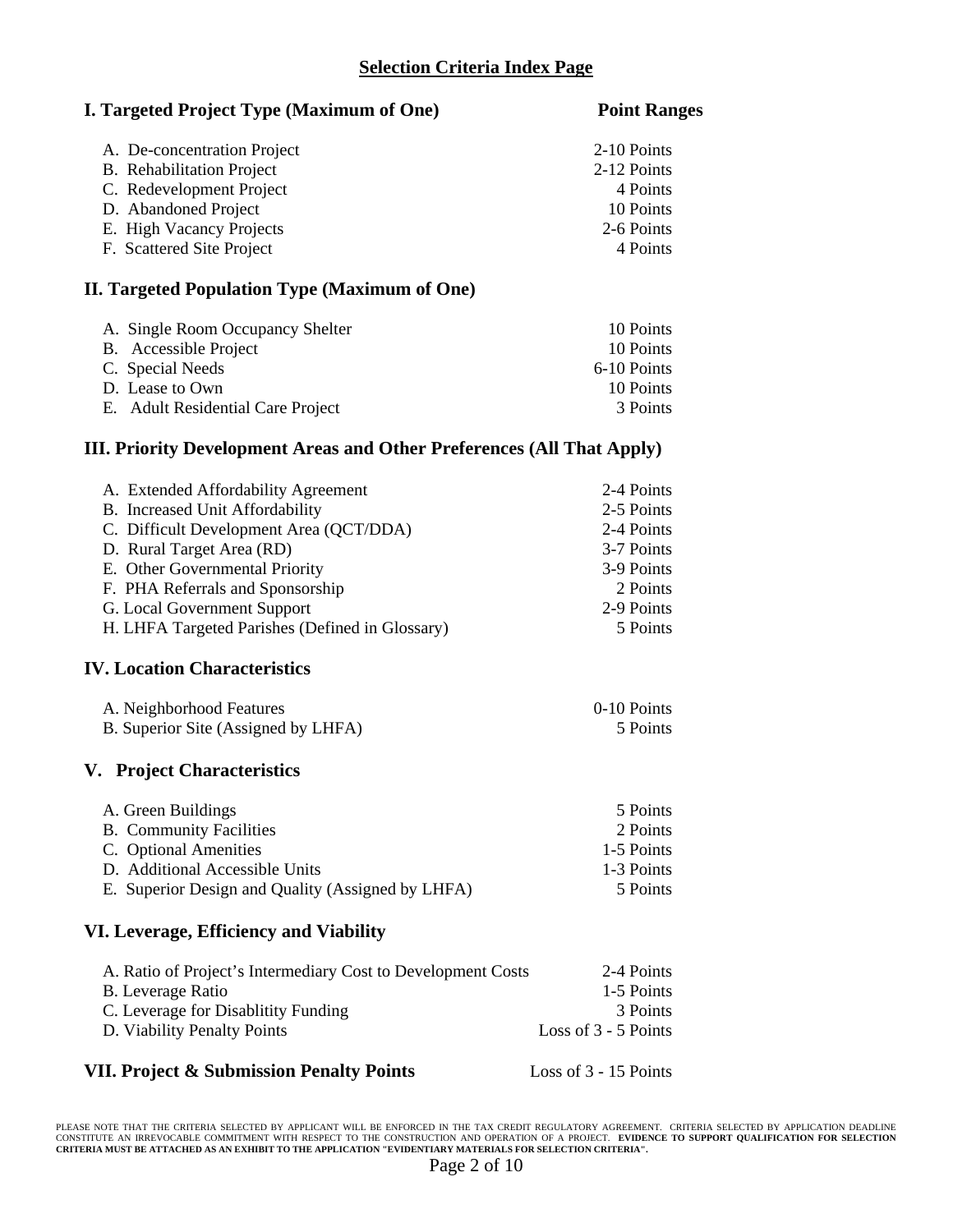#### **SELECTION CRITERIA AND EVIDENTIARY MATERIALS**

#### Points and the contract of the contract of the contract of the contract of the contract of the contract of the contract of the contract of the contract of the contract of the contract of the contract of the contract of the

# **I. TARGETED PROJECT TYPE (Select Maximum of One)**

# **A.** *Deconcentration Projects* (maximum of 10 Points)

(i) *Project Diversity - Percentage of Low Income Units in Project does not exceed:* (Not Qualified for Selection Criteria in I-F Scattered Site Project and II-E Lease to Own)

|    | 60% of the Total Project units<br>(a)                                                                                                                                                                                                                                                                                                    | $2$ —                                                                                                 |
|----|------------------------------------------------------------------------------------------------------------------------------------------------------------------------------------------------------------------------------------------------------------------------------------------------------------------------------------------|-------------------------------------------------------------------------------------------------------|
|    | (b)<br>50% of the Total Project units                                                                                                                                                                                                                                                                                                    | $3$ —                                                                                                 |
|    | 40% of the Total Project units<br>(c)                                                                                                                                                                                                                                                                                                    |                                                                                                       |
|    | (ii) <i>Geographic Diversity</i> : Project is located in census tract in which the median<br>income of the census tract exceeds 120% of the area median income                                                                                                                                                                           | $6\degree$                                                                                            |
| B. | <b>Rehabilitation Project</b> which constitutes:                                                                                                                                                                                                                                                                                         |                                                                                                       |
|    | (i) Substantial Rehabilitation or Conversion: (for acquisitions only)<br>• Capital Needs Assessment must evidence Substantial Rehabilitation                                                                                                                                                                                             | 2                                                                                                     |
|    | (ii) Rehab of Historic Property<br>• Must evidence Historic Designation by SHPO                                                                                                                                                                                                                                                          | 10                                                                                                    |
| C. | <b>Redevelopment Project</b><br>Provide written certification from HUD or RD if property is Distressed Property                                                                                                                                                                                                                          | 4                                                                                                     |
| D. | <b>Abandoned Project</b> (For Acquisitions Only - Not Qualified for Selection Criteria<br>II-D Lease to Own)<br>Submit letter from local governmental unit that all units in the Project<br>$\bullet$<br>are substandard and have been vacant for at least six months<br>Capital Needs Assessment must certify 100% vacancy<br>$\bullet$ | 10                                                                                                    |
| E. | <b>High Vacancy Projects</b> (For acquisitions only)                                                                                                                                                                                                                                                                                     |                                                                                                       |
|    | (i) Minimum of $25\%$ but less than $50\%$<br>(ii) Minimum of 51% but less than 75%<br>$(iii)$ 75% or above                                                                                                                                                                                                                              | $\begin{array}{c}\n2 \\ 4 \overline{\phantom{0}} \\ \phantom{0}6 \overline{\phantom{0}}\n\end{array}$ |
|    | ∗<br>Submit letter from local jurisdiction that unit has been vacant for at<br>least 90 days and is likely to remain vacant because unit is substandard.<br>$\ast$<br>Capital Needs Assessment must evidence inspection of vacant units.                                                                                                 |                                                                                                       |
| F. | <b>Scattered Site Project</b><br>Submit list of each separate address and square footage and costs<br>of each separate building.                                                                                                                                                                                                         | $4-$                                                                                                  |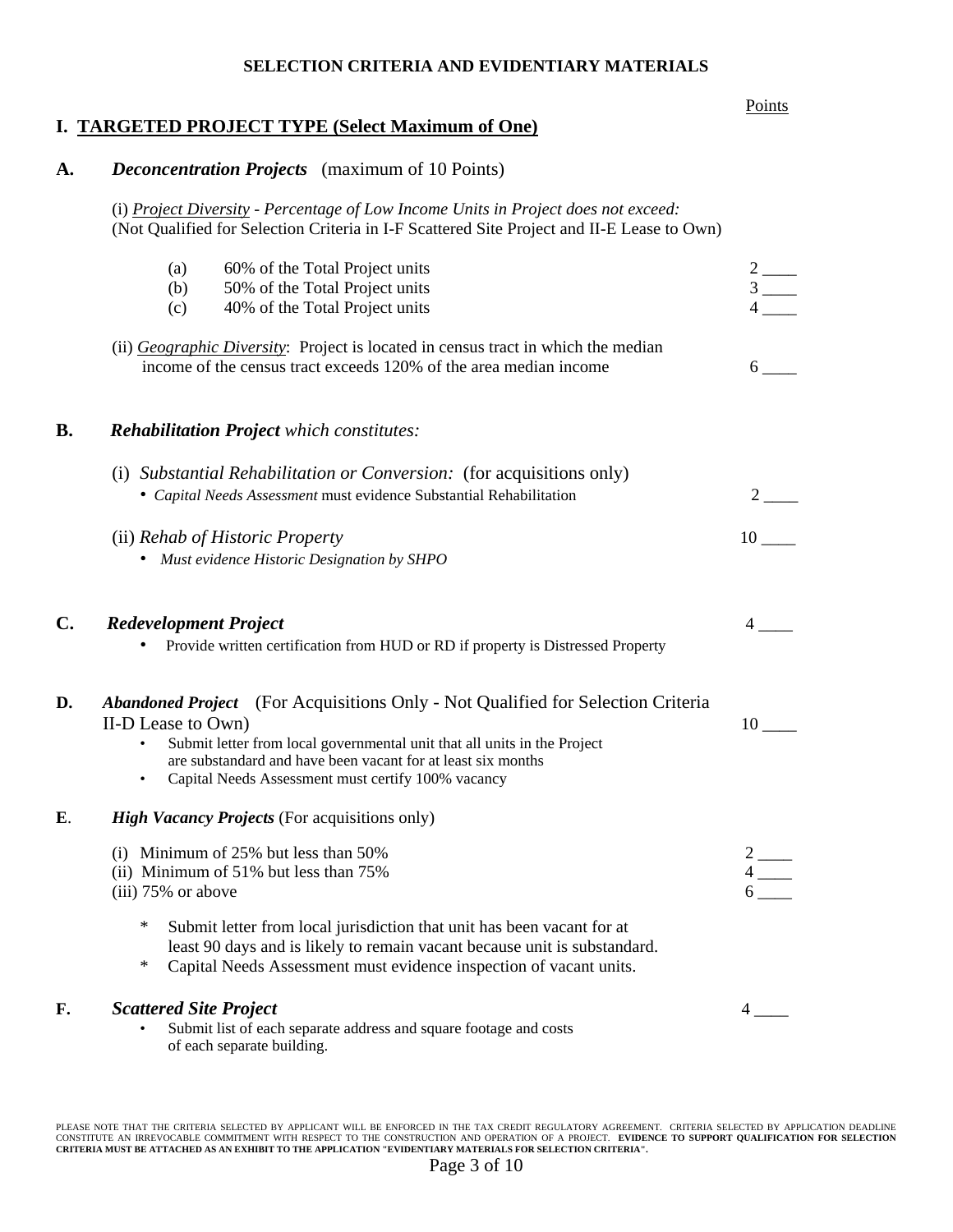# **II. TARGETED POPULATION TYPE (Select Maximum of One)**

### **A.** *Single Room Occupancy Shelter* 10\_\_\_\_

 • Submit evidence from local governmental unit or appropriate continuum of care district that project satisfies need for homeless shelter

#### **B.** *Accessible Project* (Not qualified for VD Additional Accessible Units) 10

- Application must include the following:
	- (i) Description of Supportive Services tailored to each Special Needs Household (See Supportive Services Definitions)
	- (ii) Costs per annum of Supportive Services per Special Needs Household or written commitment from governmental or non-profit agency that Supportive Services will be provided to Project without cost
	- (iii) experience of Taxpayer/Owner in developing Projects servicing Special Needs Households
	- (iv) evidence of Project Based Subsidy for Handicapped Households

*C. Special Needs Households other than Elderly Households and provides Supportive Services* (Check one or more)

|     | Homeless Households            |  |
|-----|--------------------------------|--|
| (i) | Handicapped Households         |  |
|     | (iii) Single Parent Households |  |
|     | (iv) Large Family Households   |  |
|     | (v) Foster Parent Households   |  |
|     |                                |  |

- (a) Fifty Percent serve such households 10 \_\_\_\_\_\_
- (b) Twenty-Five Percent serve such households 6
- Application must include the following:
	- (i) Description of Supportive Services tailored to each Special Needs Household (See Supportive Services Definitions)
	- (ii) Costs per annum of Supportive Services per Special Needs Household or written commitment from governmental or non-profit agency that Supportive Services will be provided to Project without cost
	- (iii) Experience of Taxpayer/Owner in developing Projects servicing Special Needs Households

#### **D.** *Lease To Own*  $10$

Owner must agree to sell units at Minimum Purchase Price.

\_\_\_\_\_\_\_\_\_\_\_\_\_\_\_

• Not eligible if executing extended use agreement

 The award is subject to a transactional structure acceptable to the agency according to industry best practices that protects the expectations of tenants anticipating title transfer of their units in fee simple absolute or condo or cooperative ownership.

# *E.* Adult Residential Care Project (Submitted under Elderly Project Sub-Pool only)<br>Application must include the following: 1) Proof that it provides personal care for activities of daily living and instrumental

activities of dailing living available 24 hours a day; chore services, age and ability appropriate social and recreational activites, assistance with meals, medication administration assistance, coordination/provision of transportation,housekeeping and landry and intermittent nursing services. 2) Such projects must have proof of approval to receive Medicaid waiver funds through the Louisiana Department of Health and Hospitals. Projects will be allowed to adjust unit sizes to be consistent with the ARCP Licensing Standards for ARCP development \_\_

 $3$ 

PLEASE NOTE THAT THE CRITERIA SELECTED BY APPLICANT WILL BE ENFORCED IN THE TAX CREDIT REGULATORY AGREEMENT. CRITERIA SELECTED BY APPLICATION DEADLINE<br>CONSTITUTE AN IRREVOCABLE COMMITMENT WITH RESPECT TO THE CONSTRUCTION A **CRITERIA MUST BE ATTACHED AS AN EXHIBIT TO THE APPLICATION "EVIDENTIARY MATERIALS FOR SELECTION CRITERIA".**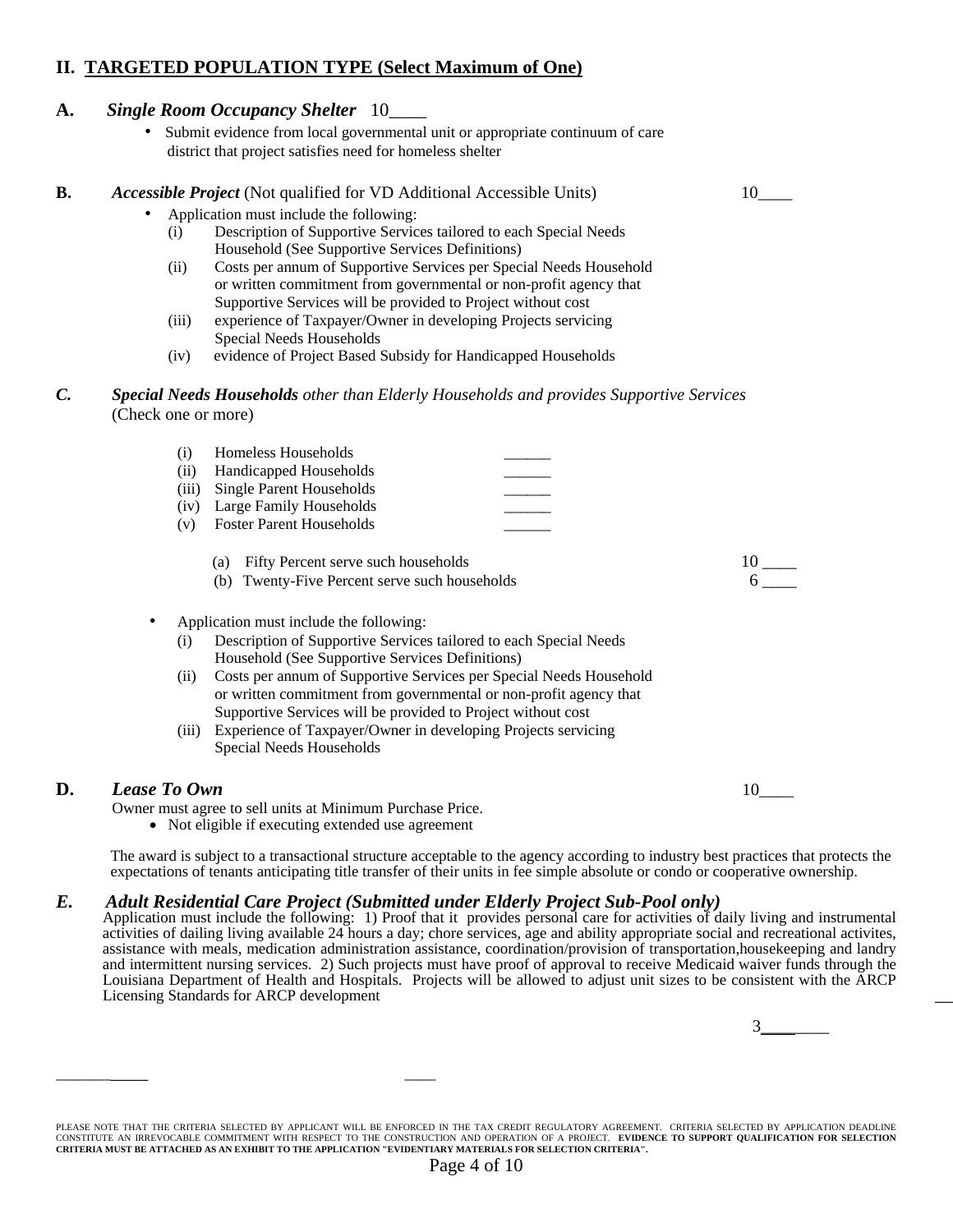#### **III. PRIORITY DEVELOPMENT AREAS AND OTHER PREFERENCES (All That Apply)**

#### **A.** *Extended Affordability Agreement*

Project will execute agreement in which Owner irrevocably waives its rights under the provisions of I.R.C. §42(h)(6)(E) and (F) until after the (not eligible for lease-to-own projects)

| (i) $25th$ year |  |
|-----------------|--|
|                 |  |

(ii) 30th year 3\_\_\_\_

(iii)  $35^{\text{th}}$  year  $4$ 

\*Not eligible if executing Agency's Option to Purchase and Right of First Refusal Agreement

#### **B.** *Increased Unit Affordability*

 *Twenty-Five percent or more of project units serve households whose incomes satisfy the following percentages of median income*

| (i)   | less than 20%<br>more than 20% but less than 30% |  |
|-------|--------------------------------------------------|--|
| (iii) | more than 30% but less than 40%                  |  |
| (iv)  | more than $40\%$ but less than $45\%$            |  |

 \* Cash flows must use maximum rent at 30% of imputed income at 50% AMI for all units in Project

#### **C.** *Difficult Development Area (QCT/DDA)*

|    | (i) Project Located in Qualified Census Tract/Difficult Development<br>Area (QCT/DDA)                                    |  |
|----|--------------------------------------------------------------------------------------------------------------------------|--|
|    | Census Tract Number: ___________<br>Parish Location:                                                                     |  |
|    | (ii) Copy of Final Concerted Community Revitalization Plan adopted by<br>local governmental unit included in Application |  |
| D. | <b>Rural Target Area (RD)</b>                                                                                            |  |
|    | (i) Project located in Rural Development Target Area                                                                     |  |
|    | Census Tract Number:<br>Parish Location:                                                                                 |  |
|    | (ii)Copy of Final Concerted Community Revitalization Plan adopted by<br>local governmental unit included in Application  |  |
| E. | <b>Other Governmental Priority</b> listed below:                                                                         |  |
|    | (i) Enterprise Community or Renewal Community<br>(ii) HUB Zone                                                           |  |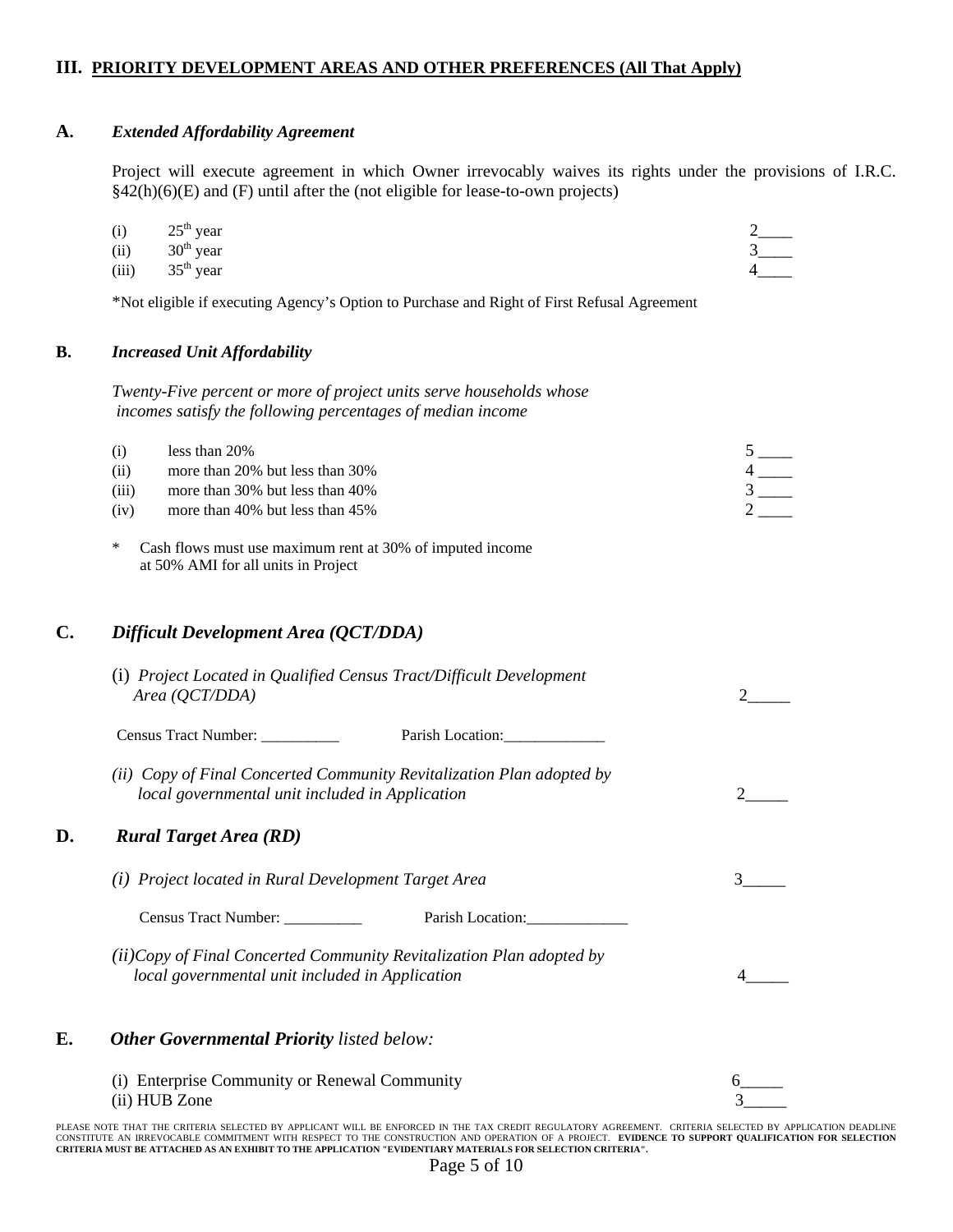#### **F.** *PHA Referrals and Sponsorship*

*(i) Developer submitted an certified agreement stating they will accepts* 2\_\_\_\_\_  *referral from local PHA to which Developer agrees to rent low income units to households at the top of PHA's waiting list (See Attachment to Application for Form of Referral Agreement)* 

### **G.** *Local Government Support*

*Local Government reduces project development costs by providing CDBG, local HOME or other local governmental assistance/funding in the form of loan, grants, rental assistance, or a combination of these forms or by:* 

- •Waiving water and sewer tap fees;
- •Waiving building permit fees;
- •Foregoing real property taxes during construction;
- •Contributing land for project development;
- •Providing below market rate construction and/or permanent financing;
- •Providing an abatement of real estate taxes;

•Providing other project operational cost subsidies, and/or other financial contributions.

| (i) 7% or more of total project development cost reduction            |  |
|-----------------------------------------------------------------------|--|
| (ii) Greater than or equal to 4% but less than 7% of total            |  |
| project development cost reduction                                    |  |
| (iii) 2% but less than 4% of total project development cost reduction |  |

The above referenced Local Government Funds must be actual "awarded funds" as evidenced by a signed commitment obligating the funds to the project.

(iv) Project has obtained local government support as evidenced by a signed commitment letter, The project must submit an original letter of support for the project on official letterhead from the highest ranked public official of the City in which the project is located or fully executed City Proclamation in support of the project AND proof of support from the majority members of the City Council. (These points are not dependent upon qualifying for  $(i)$ ,  $(ii)$  or  $(iii)$  above).  $5$  5

# **H.** *LHFA Targeted Parishes* 5\_\_\_\_\_

•Project is located in a priority parish as established by the LHFA, namely:

Terrebone, West Baton Rouge, Iberville, Caldwell, East Carroll, Franklin, Grant, Jackson, La Salle, Lincoln, Madison, Morehouse, Natchitoches, Rapides, Richland, St. Helena, Tangipahoa, Tensas, Union, Washington, West Carroll, West Feliciana and Winn Parishes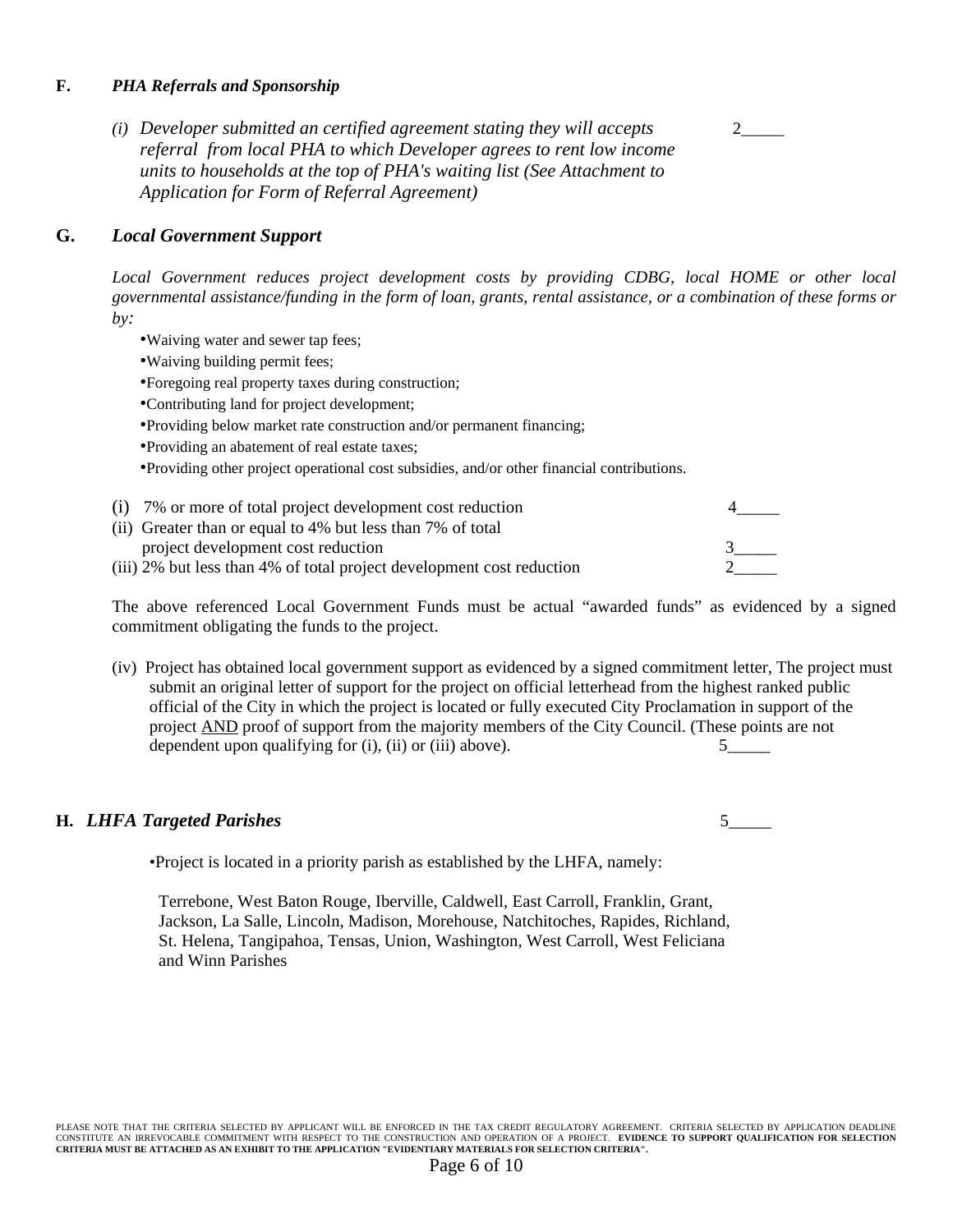# **IV. LOCATION CHARACTERISTICS**

#### **A.** *Neighborhood Features*

#### (i) Points Gained\*: (maximum of 10 Points)

Points will be awarded for the following services located within the specified distance of the site. Distance will be measured by odometer from the automobile entrance of the proposed project site to the closest automobile entrance to the parking lot of the applicable service. Applicant should ensure that the service is suitable for the targeted population. Points will only be awarded for the services listed below. One Half (0.5) points will be awarded for any service listed that is located over 1 mile but is within 2 miles.

Total Positive Points \_\_\_\_

#### (ii) Points Deducted\*: (No Maximum for Deductions)

(There **is no limit** on the amount of points that can be deducted for negative neighborhood services.) Five points **each** will be deducted if any of the following incompatible uses are adjacent to the site; two points **each** will be deducted if any of the following incompatible uses listed are within ½ mile of the site.

| Junk yard/dump                 | Pig/chicken farm     |  |
|--------------------------------|----------------------|--|
| Salvage yard                   | Processing plants    |  |
| Wastewater treatment facility  | Industrial           |  |
| Distribution facilities        | Airports             |  |
| Electrical utility substations | <b>Liquor Store</b>  |  |
| Railroads                      | Prisons              |  |
| Adult entertainment/video/     | Solid waste disposal |  |
| theater                        |                      |  |
|                                |                      |  |

Total Negative Points \_\_\_\_\_\_

\*The Market Study for every project must include a separate section that evidences whether the Project satisfies the positive points listed or incurs the negative points listed above. If this section remains unaddressed in the market study, maximum negative points will be assessed.

#### **B.** *Superior Site Designation* (Assigned by LHFA) 5\_\_\_\_\_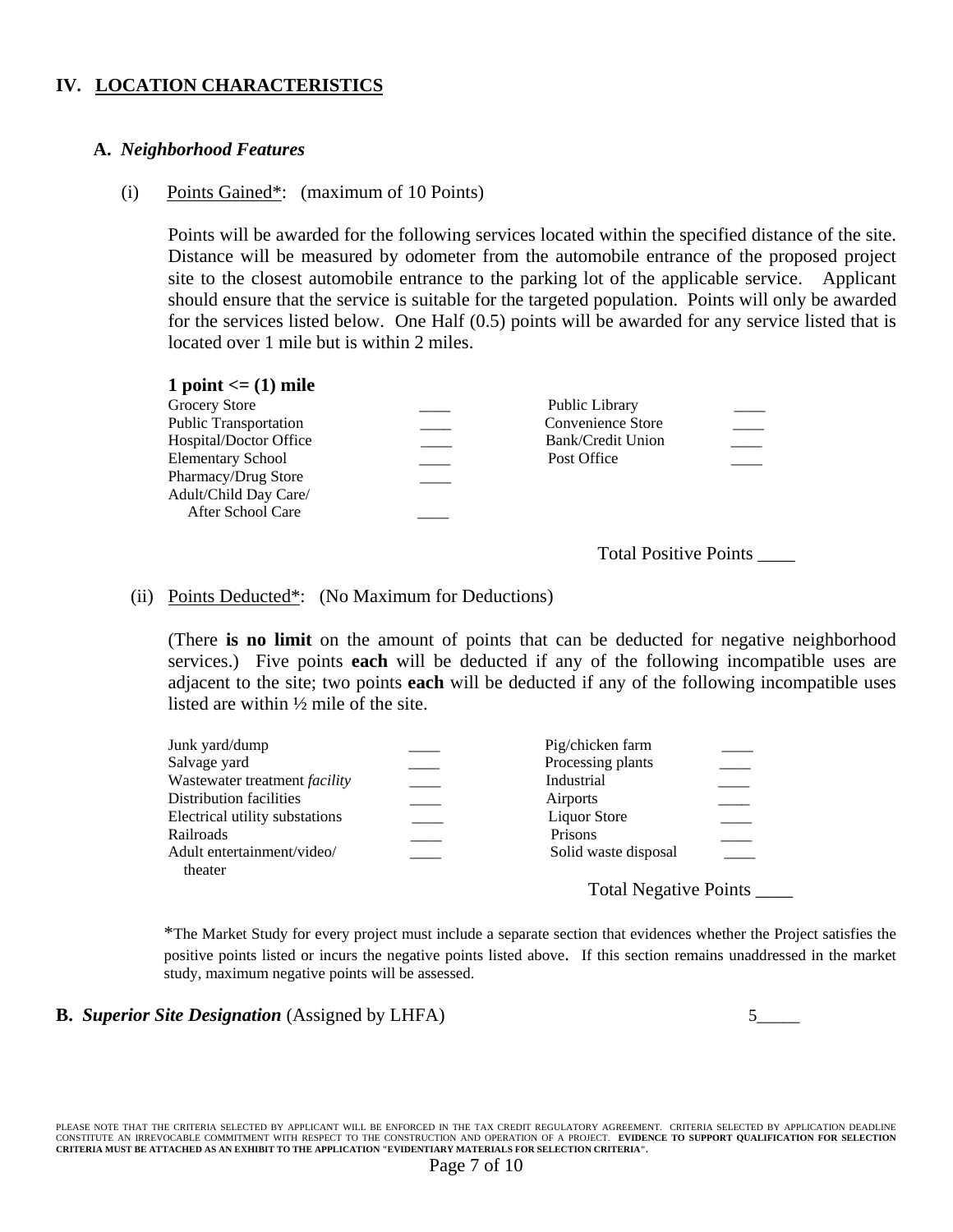# **V. PROJECT CHARACTERISTICS**

# **A.** *Green Buildings* 5\_\_\_\_ See Glossary for definition of "Green Building." **B.** *Community Facilities* 2\_\_\_\_ (Community facilities must be consistent with definition contained in QAP) **C.** *Optional Amenities*  (i) Washers and dryers are installed and maintained in every unit 3\_\_\_\_ (ii) Dishwashers maintained in each unit 1\_\_\_\_ (iii) Disposals maintained in each unit *D. Additional Accessible Units Accessible Units in excess of Section 504 of II C Accessible Project Rehabilitation Act of 1973 (Not Qualified for Selection Criteria II-C Accessible Project) Assume Section 504 applies to all Projects, i.e.,5% of units must be accessible for people with mobility impairments and 2% for people with hearing or vision impairments.*  (i) Number of Units: $\frac{1}{1-\frac{1}{1-\frac{1}{1-\frac{1}{1-\frac{1}{1-\frac{1}{1-\frac{1}{1-\frac{1}{1-\frac{1}{1-\frac{1}{1-\frac{1}{1-\frac{1}{1-\frac{1}{1-\frac{1}{1-\frac{1}{1-\frac{1}{1-\frac{1}{1-\frac{1}{1-\frac{1}{1-\frac{1}{1-\frac{1}{1-\frac{1}{1-\frac{1}{1-\frac{1}{1-\frac{1}{1-\frac{1}{1-\frac{1}{1-\frac{1}{1-\frac{1}{1-\frac{1}{1-\frac{1}{1-\frac{1}{1-\frac{1}{1-\frac$ but less than or equal to 10% of the total units

|                                                  | (ii) Number of Units: $\_\_$ = more than 10% of the total units                                                                                   |  |
|--------------------------------------------------|---------------------------------------------------------------------------------------------------------------------------------------------------|--|
| but less than or equal to 15% of the total units |                                                                                                                                                   |  |
|                                                  | (iii) Number of Units: $=$ more than 15% of the total units                                                                                       |  |
| equipment provided for each Accessible Unit.     | • Submit number, percentage and description of construction and/or<br>* Unit count must represent at least (1) one unit above the 504 requirement |  |

**E.** *Superior Design and Quality Designation (Assigned by LHFA)* 5\_\_\_\_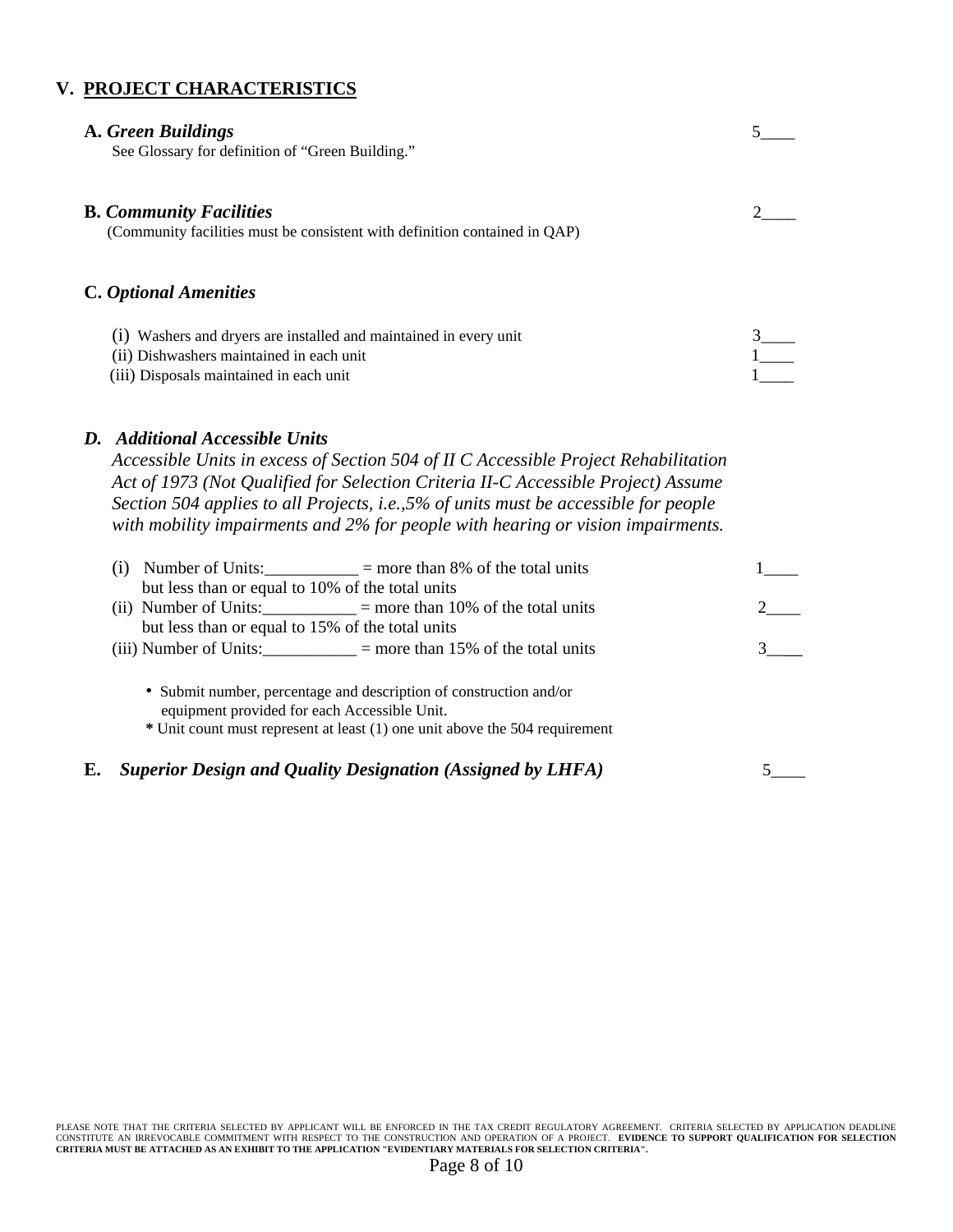# **VI. LEVERAGE, EFFICIENCY AND VIABILITY**

# **A.** *Ratio of Project's Intermediary Cost to Development Costs*

(See Project Summary for Formula to calculate ratio)

| $(i)$ Less than or equal to 10%                  |  |
|--------------------------------------------------|--|
| (ii)More than 10% but less than or equal to 15%  |  |
| (iii)More than 15% but less than or equal to 20% |  |

**B.** *Leverage Ratio (Divided Total Dollars from Sources by Net Equity and round down to nearest whole multiple)* 

| $(a)$ Equals 1 |  |
|----------------|--|
| $(b)$ Equals 2 |  |
| $(c)$ Equals 3 |  |
| $(d)$ Equals 4 |  |
| $(e)$ Equals 5 |  |

Specify Sources:  $\rightarrow$  Net Equity: \_\_\_\_\_\_\_ = \_\_\_\_\_\_\_\_\_\_\_\_\_\_Leverage Ratio

**C.** *Leverage for Disability Funding - Leverage consists of federal or other funds for persons with disabilities:* 

# *D. Viability Penalty Points*

(i) Net Equity is less than or equal to five  $(5)$  times Developer Fee  $-3$ 

 $(a) \div (b)$  must be greater than  $(c)$ 

- (a) Specify Net Equity from Syndication Information
- (b) Specify Developer Fee
- (c) Must be greater than five (5) or penalty points apply

| (ii) Rehabilitation Hard Costs are less than \$20,000 per unit                   |  |
|----------------------------------------------------------------------------------|--|
| Specify Total Rehab Hard Costs: \$<br>$\div$ Number of<br>Units: $=$ \$<br>/unit |  |
| (iii) Development fee exceeds 25% of hard costs for rehabilitation               |  |